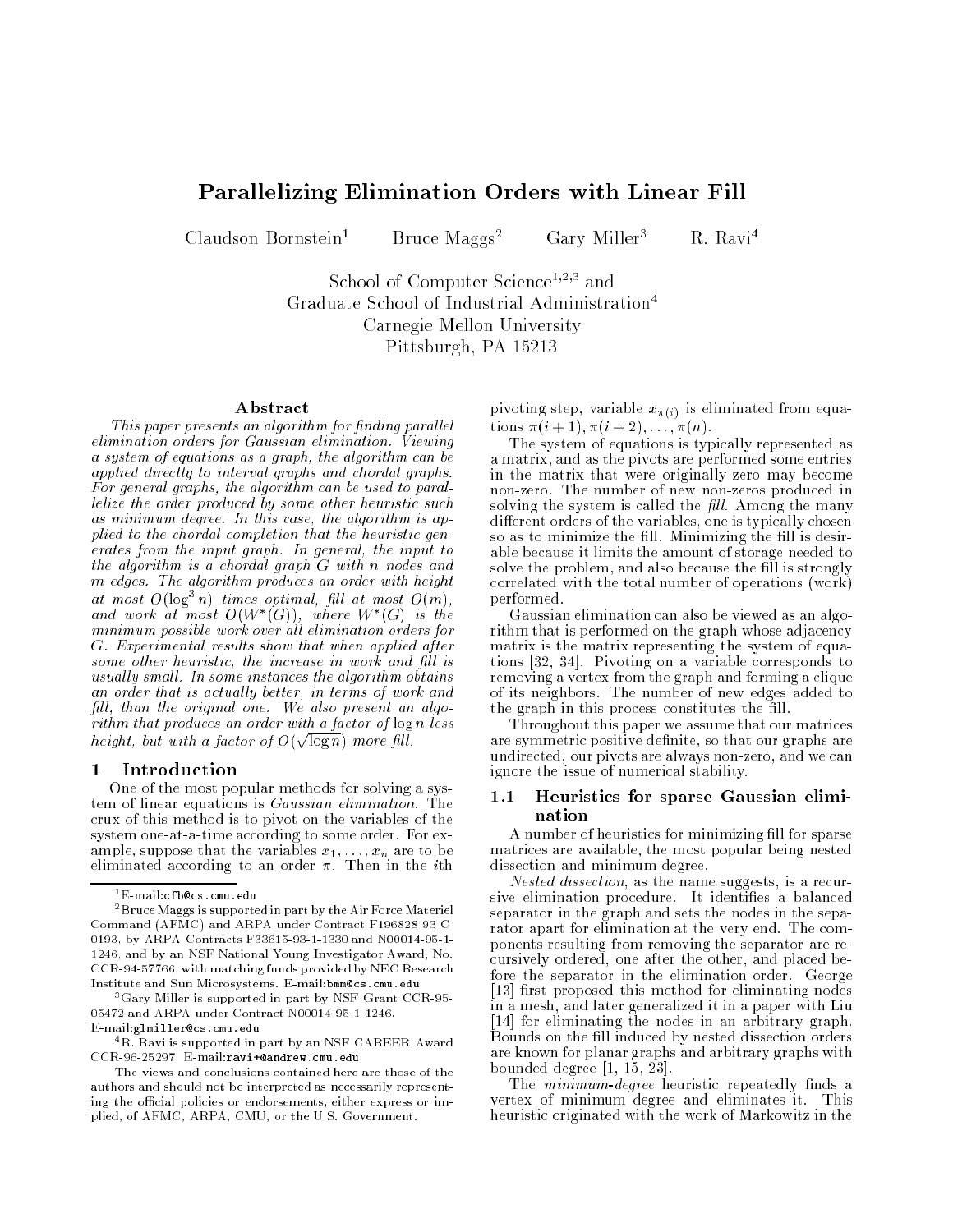late 50's and has undergone several enhancements in the years since [25]. Its popularity is attested to by its inclusion in various publicly available codes such as MA28, YALESMP, and SPARSPAK. In contrast to nested dissection, no performance guarantee is known for the fill induced by this heuristic. In fact, there exist graphs for which the fill induced by the minimumdegree order can be very high [4].

Recently, some hybrid algorithms have been experimentally shown to produce orders that compare favorably with those produced by either minimumdegree or nested dissection alone. Hendrickson and Rothberg [16], and independently Liu and Ashcraft  $[2]$ , proposed algorithms that first find a separator that partitions the graph into small components. The minimum-degree heuristic is then used to order the vertices within each component, and also within the separators. In practice, both algorithms produce orders that compare favorably with state-of-theart minimum-degree and nested-dissection algorithms, but no bounds on the amount of fill that they introduce are known.

# 1.2 Our results

In this paper we focus on parallel elimination orders for chordal graphs. Chordal graphs are a natural choice, because they are rich in structure and because they are intimately related to Gaussian elimination orders; in fact, chordal graphs are exactly the class of graphs that have zero-fill elimination orders. Moreover, since any elimination order constructs a chordal completion of a graph, that is, adds edges to the graph so as to make it chordal, we can apply our algorithm to the chordal completion induced by any good ordering algorithm.

Chordal graphs already have zero-fill elimination orders, so how can we possibly improve on that? We propose that some extra fill might be tolerable if parallelism can be exposed. Although we have thus far described Gaussian elimination as if vertices were eliminated one-at-a-time, in fact a set of vertices can be eliminated in parallel if they are independent, i.e., no two vertices in the set are neighbors. Thus, in a parallel elimination order, we allow independent sets to be eliminated in one step, and we define the  $height$  to be the total number of steps. A lower bound on the height of any elimination order is the size of the maximum clique in the graph, since the vertices in a clique cannot be eliminated in parallel.

Although a strictly sequential order has height  $n$ , it is often possible to expose some parallelism in a sequential order. The idea is to view a sequential order as a partial order that constrains each vertex to be eliminated before any of its neighbors that appear later in the sequential order. Thus, we can define the height of a sequential order to be the minimum-height parallel order that is consistent with the partial order. Nested dissection is known to produce low-height orders, in particular, within a polylogarithmic factor of the minimum possible [1, 31]. On the other hand, minimum-degree orders can have a polynomial factor more height than the minimum possible (e.g., a path).

Trying to achieve fast parallel solutions while keep-

ing the space overhead minimal corresponds to finding an order that has simultaneously low height and low fill. Gilbert conjectured the existence of a parallel elimination order that has the minimum possible height among all orders and fill that is only a constant factor more than the number of edges in a minimum fill order (see  $[3]$ ). The hope was that a small increase in fill could be traded for faster parallel solutions. Aspvall [3] disproved this conjecture, however, by exhibiting a graph for which any order that has the minimum possible height requires a polynomial factor more fill than the minimum possible.

Given an interval graph (a subclass of chordal graphs) with  $n$  vertices and  $m$  edges, can we find an order with  $O(m)$  fill and height close to the minimum possible? In particular, does a nested dissection order accomplish this? We show that the classical nested dissection procedure applied to interval graphs produces an order with  $O(\sqrt{\log n} \cdot m)$  fill and with height at most  $O(\log n)$  times the optimum for that graph. In fact, the bound on fill is tight if the nested dissection algorithm is forced to choose a (1/2)-balanced separator, thus providing a negative answer to our question. Even in this very restricted class of graphs, nested dissection may generate undesirable fill.

On the positive side, we show that an extension of nested dissection provides good orders. We exhibit an interval graph algorithm that produces orders with  $O(m)$  fill and height within a factor of  $O(\log^2 n)$ times the optimum. This same algorithm can then be generalized to chordal graphs, and produces orders that also have  $O(m)$  fill, while having height within an  $O(\log^3 n)$  factor of the minimum possible. While this guarantee is worse in terms of height than the one nested dissection provides, it is signicantly better than that given by either a perfect elimination order or by the minimum-degree heuristic. In addition to the balanced separators used in nested dissection, we utilize another kind of separator that we call sentinels. Sentinels help localize the fill induced by our orders without increasing the height by much. In addition to the bound on the fill, we also show that the total work as well as the front size for our orders are within a constant factor of the minimum possible.

Preliminary experiments show that the overheads in fill and height are much better than predicted by our theoretical analysis. For instance, we observed the following interesting behavior in two-dimensional grids. Minimum-degree performs better than nested dissection in terms of fill and work on grids with high aspect ratio [2]. In this case, however, the orders produced by minimum-degree are very sequential in nature and exhibit large height. Our algorithm, applied to the chordal completion obtained from the minimum-degree order generates an order that has good height and low fill and work. In fact, when compared to a nested dissection order of the original grid, our order exhibits worse height, but slightly better fill and work (See Table 2).

<sup>1</sup>The front size corresponds roughly to the size of a maximum clique in the filled graph.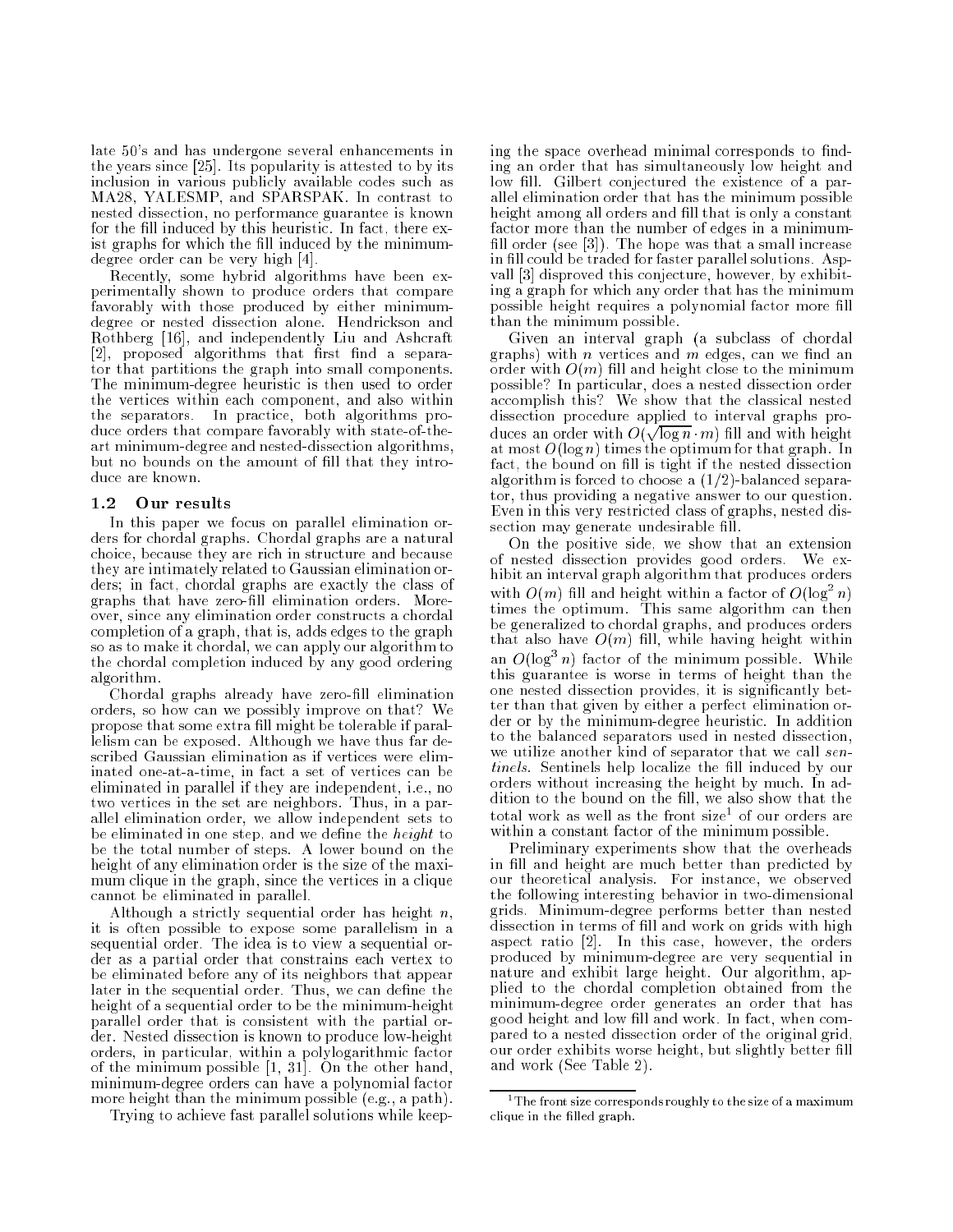The proofs of the lemmas contained here have been omitted, and can be found in [6].

#### $1.3$ Related work: Fill

The problem of finding an elimination order that minimizes the fill for arbitrary graphs is known to be NP-hard [35].

The first analysis for a variant of nested dissection for graphs with small separators (of size  $O(\sqrt{n})$  in an n-node graph) was given by Lipton, Rose and Tarjan [23]. The fill introduced by this variant is  $O(n \log n)$ on an n-node graph. Subsequently, Gilbert and Tarjan [15] analyzed the original nested dissection algorithm of George and Liu for planar graphs, and showed that using small separators in the recursive procedure yields a fill of  $O(n \log n)$  [24]. They also point out that this method does not work in general for graphs with small separators by constructing a counterexample. Both of these papers [15, 23] also show a bound of  $O(n^{\frac{3}{2}})$ ) on the work of the orders. It is interesting to note that there are n-node planar graphs (square grids in particular) for which any elimination order  $\ln$ roduces  $\ln \ln M$   $\log n$   $\log n$   $\sim$  17].

Agrawal, Klein and Ravi [1] gave the first approximation algorithms for finding elimination orders that simultaneously minimize the fill, height and the work, all to within a polylogarithmic factor of optimal when the degree of the input graph is bounded. Their algorithm is essentially the nested dissection algorithm using approximately minimum-size balanced node separators [20] to construct the recursive decomposition. They also analyze the fill and the height of their order when the degree of the graph is not bounded. The key difference between our work and these results is that we start with a chordal completion of a graph, and focus our efforts on finding parallel elimination orders with linear fill.

#### Related work: Height 1.4

Ignoring fill, computing an elimination order for a given graph with minimum height is NP-hard [33], and remains so even if an additive error in the estimate of the height is allowed [5]. Pan and Reif give one of the first analyses of the parallel height of nested dissection orders and show how nested dissection can be used for solving the shortest path problem in graphs [31, 30]. Bodlaender et al. [5] uses an approach similar to [1] to find elimination orders with bounds on the height and several related parameters. Both these papers [1, 5] give elimination orders with height at most  $O(\log^2 n)$ times the minimum possible, for any  $n$ -node graph. Numerous heuristics without performance guarantees are also known for this problem [11, 21, 22, 26, 27].

# 1.5 Outline

The remainder of this paper is organized as follows. In the next section, we introduce some definitions. In Section 3 we present two algorithms for finding parallel elimination orders for interval graphs. The first algorithm, which is based on nested dissection, is described in Section 3.1. The second, which has linear fill, is presented in Section 3.2. We then show in Section 4 how these algorithms can be used to find elimination orders for chordal graphs. Some experimental results obtained for an implementation of the algorithm in Section 4 can be found in Section 5. We conclude with some remarks in Section 6.

### $\mathbf 2$ **Definitions**

In order to proceed, we need to establish some notation concerning matrices and graphs.

Each step of Gaussian elimination on a symmetric matrix M corresponds to choosing a vertex  $v$  in  $G$ , adding edges to G if necessary to make  $v$ 's neighborhood a clique and then removing  $v$  from  $G. v$  is said to have been *eliminated* from  $G$ . Any new edges introduced by the elimination of a vertex are called  $\emph{fill}$ edges, or simply *fill.* A vertex  $v$  is simplicial in  $G$  if its neighborhood  $N(v)$  is a clique of  $G$ . Simplicial vertices are of special interest, since the elimination of a simplicial vertex does not introduce any fill edges.

Alternatively, we can think of Gaussian elimination as simply inserting the fill edges in a graph without ever really removing any vertices. In this case, the elimination of a vertex corresponds to the introduction of edges between any pair of its neighbors that are not connected, and are later in the elimination order than the vertex being considered. The graph augmented with all the fill edges is referred to as the updated graph. Given two non-adjacent vertices  $v$  and w in a graph G, there exists a fill edge  $(v, w)$  in the updated graph iff there exists a path from  $v$  to  $w$  that only goes through vertices that are eliminated before both v and w.

An order  $v_1, v_2, \ldots, v_n$  of the vertices of G is a perfect elimination order if it does not introduce any fill edges, i.e., if each  $v_i$  is simplicial in  $G - \{v_1, \ldots, v_{i-1}\}.$ A graph is said to be chordal if it has a perfect elimination order. Equivalently, a graph is chordal if every simple cycle with more than three vertices has a chord  $[10, 34]$ , i.e., no subset of vertices of G induces a subgraph isomorphic to a cycle with more than three vertices.

The *intersection graph* of a family F of sets  $S_i$  is the graph obtained by associating a vertex  $v_i$  with each set  $S_i$ , and edges  $(v_i, v_j)$  whenever  $S_i$  intersects  $S_j$ . One characterization of chordal graphs that has proven particularly useful is as the intersection graphs of subtrees, that is, connected subgraphs, of a tree. We call the tree in question a *skeleton* of the chordal graph  $G$ . Along with the subtrees it forms a tree rep*resentation* of  $G$ . A tree representation of a graph  $G$ is said to be minimal if the associated skeleton has the minimum number of nodes possible. Gavril [12] and Buneman [7] showed that in a minimal representation of  $T$  and maximal cliques of  $G$ . Alternatively, we can consider the nodes of  $T$  to be formed by sets of vertices of G so that for each vertex v of G a subtree  $T_v$ induced in  $T$  by the nodes that contain  $v$  can be used to represent v.  $T_v$  is said to be the *representative sub*tree of  $v$ . A minimal tree representation of  $G$  is called a clique tree of G.

Throughout this paper, we refer to vertices in a graph, but we reserve the term node to refer to vertices in the skeleton of a chordal graph and to vertices in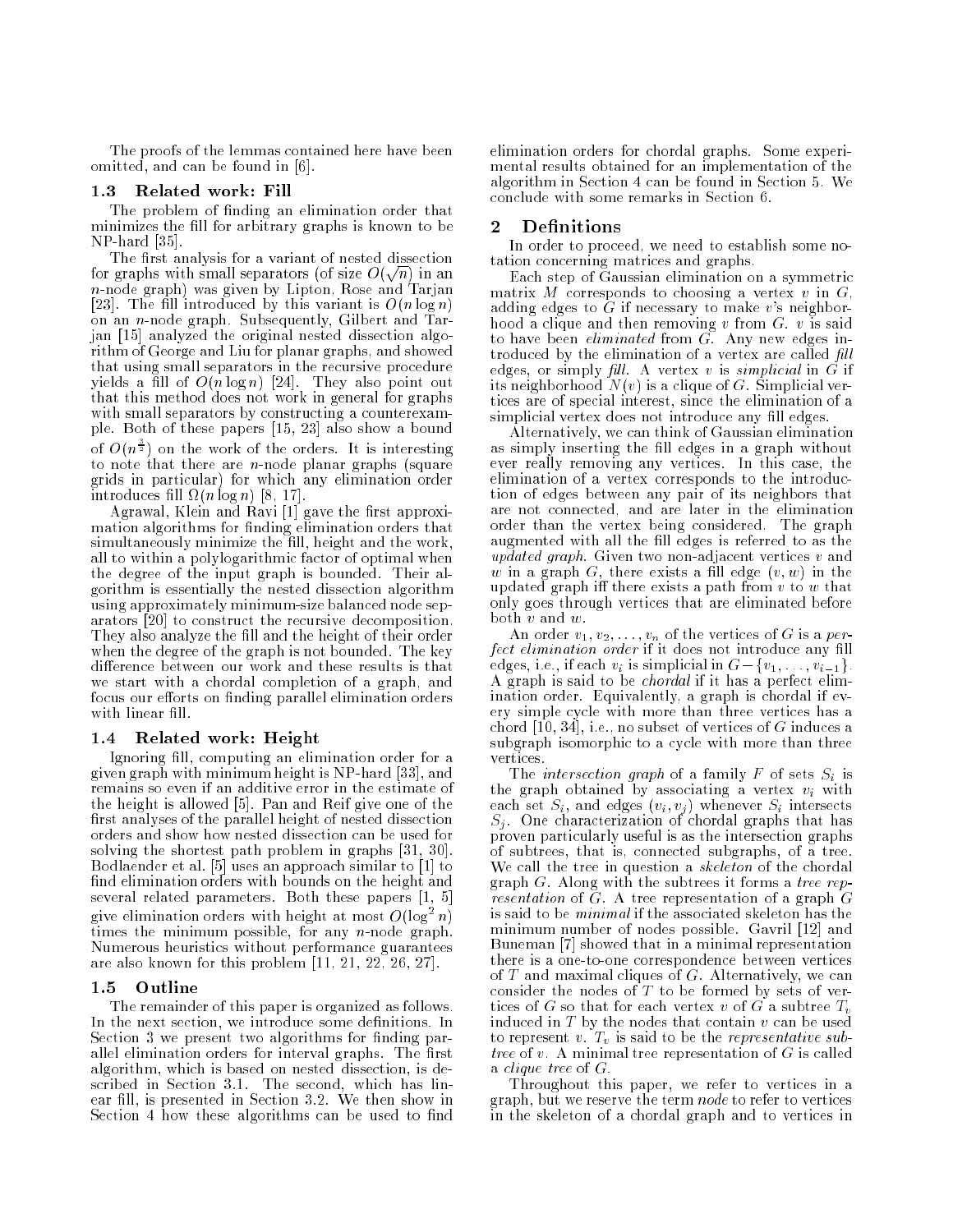separator trees, that is, trees whose nodes correspond to separators in the original graph. In both cases, nodes typically correspond to sets of one or more vertices. Similarly, we reserve the term link to refer to edges between nodes in a skeleton of a chordal graph. A subtree  $T_v$  is said to *cover* a node/link of the skeleton if that node/link is in  $T_v$ . A terminal branch of T is a maximal path from a leaf  $v$  to a node  $w$  in  $T$  that, except for  $v$  and  $w$ , contains only degree-2 nodes.

An important subclass of chordal graphs are the interval graphs, which are chordal graphs that have a skeleton that is a path. A tree representation with a path for a skeleton is also called an interval representation, for the representative subtrees are also just paths, and can be interpreted as intervals.

### 3 Parallel elimination orders for interval graphs

### 3.1 Nested dissection

In this section we analyze a simple nested dissection algorithm that chooses a balanced separator at each step, thus producing a logarithmic depth separator tree. We show an upper bound of  $O(m \cdot \sqrt{\log n})$ on the amount of fill for the orders produced.

Given a graph G, an  $\alpha$ -balanced separator of  $G =$  $(V, E)$  is a set of nodes  $S \subseteq V$  such that no connected component of  $V-S$  has more than  $\alpha$  |V| vertices, for some  $\alpha < 1$ . An  $\alpha$ -balanced separator tree is one whose nodes are  $\alpha$ -balanced separators of the subgraphs of G. The root of the tree is an  $\alpha$ -balanced separator of G, and we build a tree recursively for each component and attach them as subtrees of the root. From now on, whenever we use the term *balanced separator* we simply mean an  $\alpha$ -balanced separator, for some constant  $\alpha$  .

Nested dissection on an interval graph I builds a balanced separator tree whose nodes are minimal separators of subgraphs of I. For interval graphs, every minimal separator corresponds to the set of vertices that cover some link of its skeleton  $P$ . We order this tree so that an in-order traversal of the separator tree corresponds to a left-to-right traversal of the links of P. When necessary we will refer to an *ordered* separator tree to make it clear that we are considering a separator tree whose children are ordered as described here.

As long as the algorithm chooses  $\alpha$ -balanced separators, the depth of the separator tree is  $O(\log n)$ , since both the left and right subtrees of each node have no more than an  $\alpha$ -fraction of the vertices in the subtree rooted at that node.

# 3.1.1 Analysis

Given a separator tree, we obtain a corresponding elimination order by recursively eliminating the root separator's subtrees in parallel and then eliminating the root separator itself. Even though a nested dissection separator tree has depth  $O(\log n)$ , the corresponding elimination order potentially can be fairly unbalanced, since the separators will probably have

different sizes. Every separator is a clique in the corresponding graph and hence its size is a lower bound on the height of any elimination order. If the depth of the separator tree is  $d$ , we get the following lemma, which assures that this unbalance can be at most a logarithmic factor for our nested dissection algorithm.

### **Lemma 1** [1] Let G be a graph. A depth d minimal balanced separator tree for G produces an order of depth within a factor of d of the optimal.

We now proceed to bound the total number of fill edges introduced by the nested dissection algorithm. In the lemmas that follow, we only consider non-trivial interval graphs, that is, we assume that the graphs in question have at least two distinct maximal cliques. We also assume that any pre-existing simplicial vertices have been eliminated from the graph, so that after this pre-processing step no representative subtree consists of a single node.



Figure 1: Fill among vertices in a separator tree of an interval graph.

Figure 1 shows part of a separator tree of an interval graph. Each node in the tree corresponds to a minimal separator of the graph. The elimination order specified by the separator tree might introduce fill edges between a vertex  $v$  in A and vertices in B's right subtree, as depicted by the dotted edges. In this case  $v$  must be adjacent to some vertex in  $B$ 's right subtree as depicted by the edge in the figure.

We define an *inner path* of a node  $A$  in an ordered binary tree as the path that starts with the edge to the left or right child of A, and goes all the way to the in-order predecessor or successor of A, respectively. The next lemma states that amounts of fill in excess of  $O(m)$  must be between a node and its inner paths.

Lemma 2 Let I be a connected interval graph. The total amount of fill between vertices in separator nodes of an ordered balanced separator tree of I and vertices not in the corresponding inner paths is  $O(m)$ .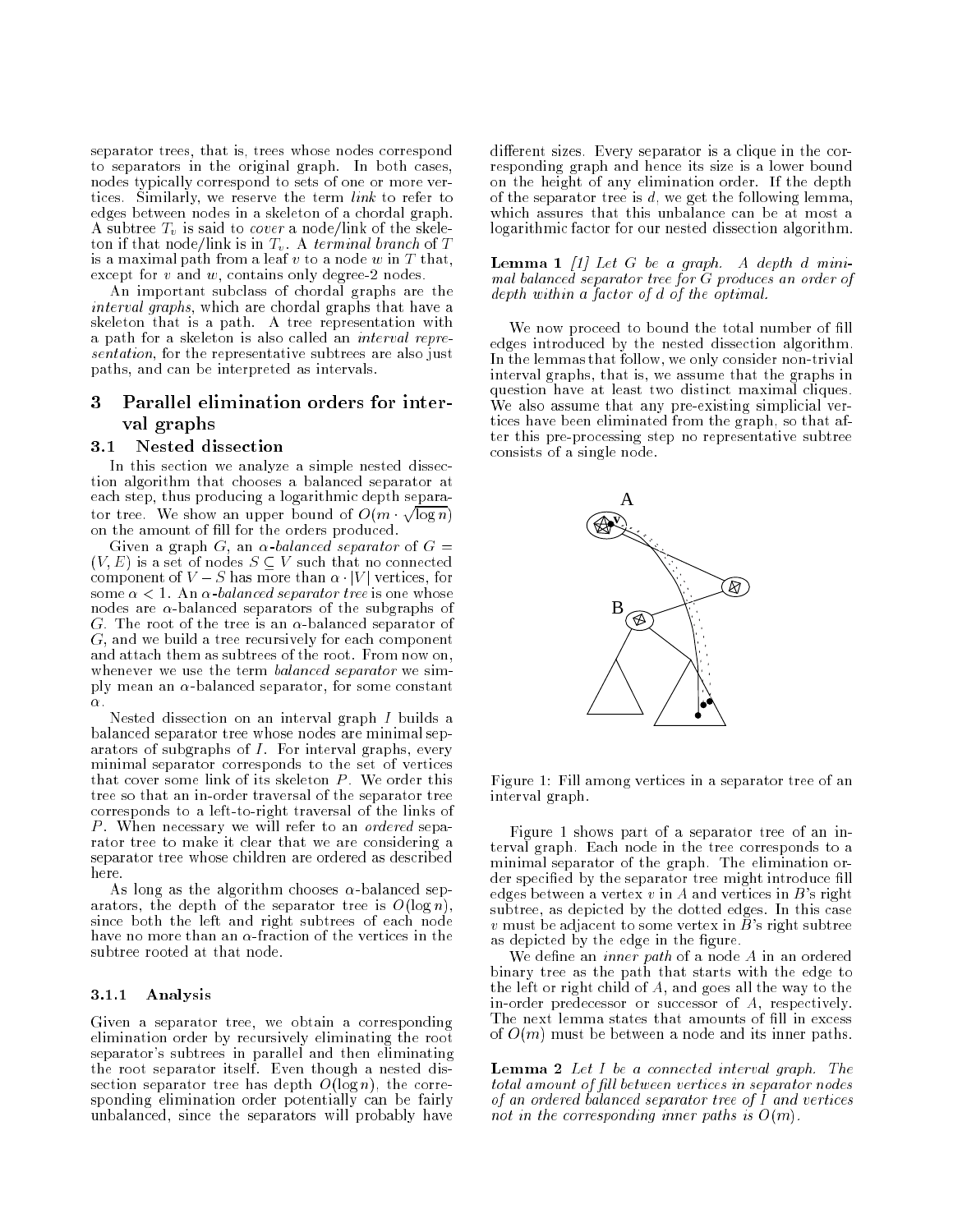Lemma 2 allows us to concentrate on fill involving vertices in inner paths. Consider one such inner path.

Lemma 3 Let I be a connected interval graph, and let  $V_0$  be a node in an ordered balanced separator tree of I. Let  $V_1, V_2, \ldots, V_k$  be the nodes in  $V_0$  's right inner path. The total amount of fill between  $V_0$  and vertices in its right inner path is at most  $O(\sqrt{k} \cdot \sum_{i=0}^{k} |V_i|^2)$ .

A separator is in at most 4 inner paths, two starting at itself, one starting at its parent, and one starting at some other ancestor. Since a balanced separator tree has  $O(\log n)$  depth, Lemmas 2 and 3 give the following corollary:

Corollary 1 Let I be a connected interval graph, with a balanced separator tree. The total amount of fill induced by the order specified by the tree is  $O(m \sqrt{\log n})$ .

It is not hard to find examples of interval graphs on which a nested dissection algorithm that is forced to choose  $(1/2)$ -balanced separators produces an ordering with fill  $\Omega(m \sqrt{\log n})$  [6], showing that the bound derived in the previous section is tight.

 $3.2$  A linear-nii  $O(10g^2/n)$ -depth algorithm In this section we present a recursive algorithm we present a recursive algorithm we present a recursive algorithm  $\mathcal{L}$ that, given an interval graph, finds an  $O(\log^2 n)$ -depth separator tree that represents the elimination order for the vertices in the graph. Unlike traditional separator trees, vertices can appear multiple times in the tree, and should be eliminated at the top level separator it appears in.

The algorithm is composed of three steps, which operate on a skeleton path of an interval graph. The analysis of the algorithm uses a potential function whose value is  $O(m)$  initially and is used to account for the fill edges. The last of the three steps is carried out to ensure that we do not charge to the same part of the potential function multiple times. This is done by keeping track of which edges are "depleted" of their contribution to the potential, and dividing the graph into subgraphs on which to recurse, each of which has no depleted edges.

The first step, *Homogenize*, finds a sequence of up to  $k = O(\log n)$  separators that divide the graph into  $k + 1$  components. The sizes of these separators are geometrically decreasing, a property that is useful in accounting for fill induced to any of these separator vertices. The next step, which we call Halving, is analogous to a regular nested dissection iteration: we simply select a separator that divides the skeleton of the interval graph we are currently working with in half. As in nested dissection, this ensures that the algorithm finishes within  $O(\log n)$  iterations of the steps, thus producing an order with good height. Finally, the algorithm performs the Kill step. As mentioned earlier, the purpose of this step is to ensure that the potential function is used correctly to account for the fill. The Kill step accomplishes this by choosing special kinds of separators called sentinels that localize subsequent fill to subgraphs that contain only nondepleted edges (whose potential contribution is as yet unused). In choosing sentinels, we incur an extra  $\log n$ factor in the height of our order, since we select up to log n sentinels per Kill step.

We also analyze a chordal graph version of our interval graph algorithm, which is described in more detail in Section 4. The algorithms are essentially the same, except that when dealing with chordal graphs we have a skeleton that is a tree, not a path. We can apply the interval graph algorithms to eliminate each of the branches (paths) of the skeleton that lead to leaves of the tree. We repeat this step until the whole tree has been processed.

## 3.2.1 Definitions used in the algorithm

An edge is said to be an *extremity* of a tree if it is an edge to some leaf of the tree. To insert a link e of the skeleton into the separator tree consists of adding to the tree the separator formed by those vertices of the chordal graph whose representative subtrees cover e. A link of the skeleton is said to be a root if it has been inserted into the separator tree. A rooted skeleton is a skeleton whose extremities are roots.

A vertex v and its representative subtree  $T_v$  are said to be *pinned* at a link r if r is a root and either  $T_v$ covers  $r$  or  $T_v$  is a singleton covering one of the nodes of  $r$ . The term "depleted" is used to help us keep track of which edges in the input graph have been used to pay for ll and can no longer be used. Some subset of the roots may be said to be *depleted* in  $G$ . A vertex is said to be depleted if it is pinned at a depleted link. Whenever we refer to a pinned vertex, it is not depleted, unless explicitly stated. Edges between pairs of depleted vertices are also said to be depleted. Edges between pinned vertices are said to be pinned edges. Unless otherwise stated, the term pinned edges only refers to non-depleted pinned edges. A vertex is said to be internal to a graph if it is not pinned. Edges to internal vertices are also said to be internal, regardless of whether the other endpoint of the edge is internal.

Let G be an interval graph, with skeleton T.  $P_{l,r}$ denotes the path between and including the two links l and r in  $T$  .  $P(l, r)$  denotes the interval graph obtained by restricting G to  $P_{l,r}$  and eliminating any single vertex representative subtrees. Given a representative subtree  $T_v$  associated with a vertex v of  $G$ , let  $T'_v$  be the path induced in  $T_v$  by  $P_{l,r}$ .  $P(l,r)$  is the interval graph that has those  $T_v^{\prime}$  with two or more nodes in their representative subtrees on the skeleton  $P_{l,r}$  .

The  $ply$   $p_e$  of a link  $e$  of  $T$  is the number of subtrees  $T_v$  that cover that link.

# 3.2.2 The algorithm

Given an interval graph I, and an interval representation of  $I$ , with skeleton  $P$ , whose extremities are  $l$  and  $r$ , we remove any simplicial vertices of  $I$ , insert both  $l$  and  $r$  into the separator tree, and apply the step Homogenize to it. Eliminating simplicial vertices does not change the skeleton of the graph, but rather eliminates any single node representative subtrees. Since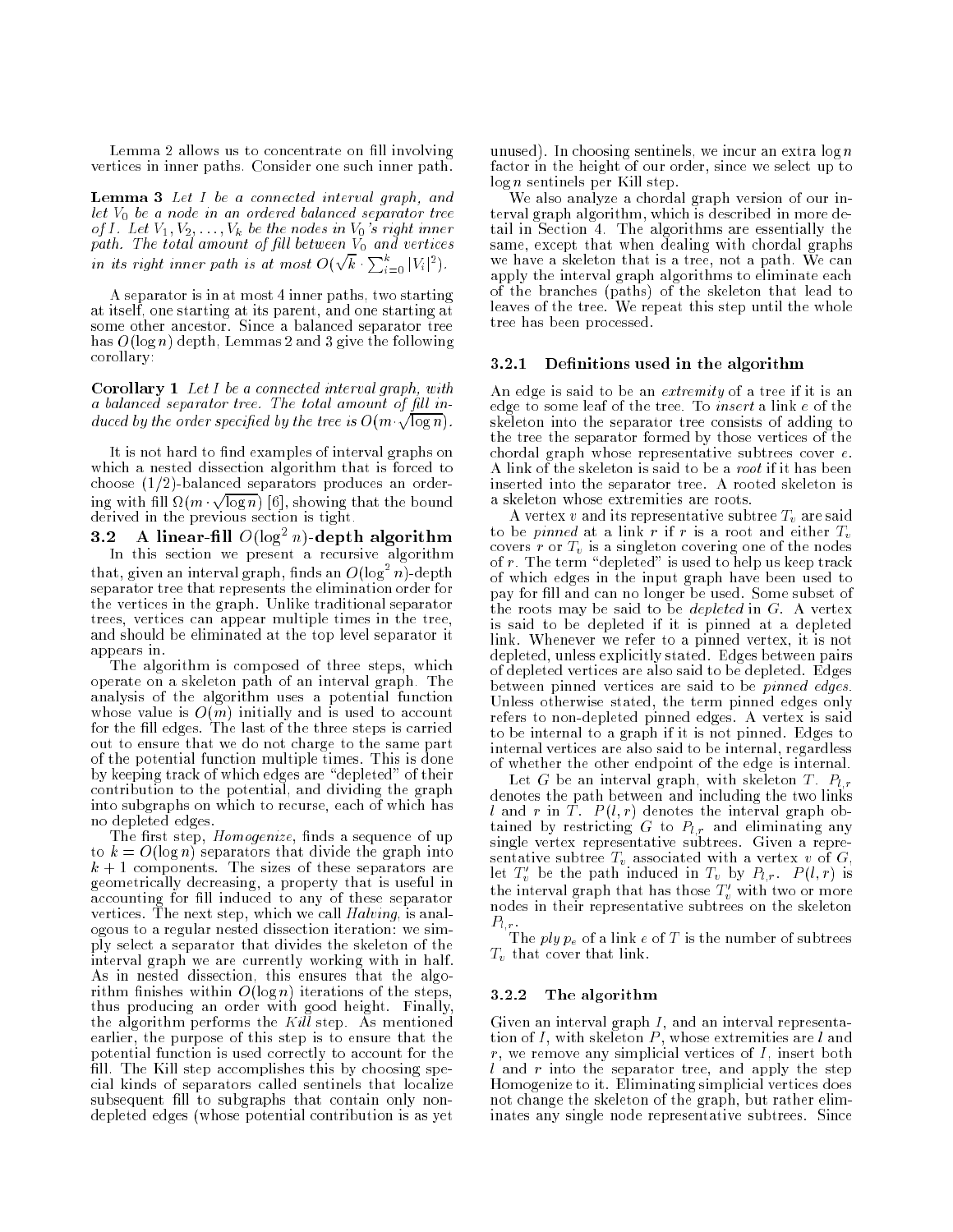none of the steps of the algorithm creates these singlenode sub-paths, later steps do not have to deal with them.

Each step of the algorithm inserts one or more links of the skeleton into the separator tree, resulting in a number of subgraphs. Let  $K_l(e_i, e_{i+1})$  denote the interval graph obtained from  $P(e_i, e_{i+1})$  by removing all vertices pinned at  $l$  as well as those that cover both  $e_i$  and  $e_{i+1}$ .

The algorithm consists of three major steps that call each other recursively. Each step inserts some vertices into the separator tree, thus creating subgraphs to which the next step is applied provided there exists at least one vertex internal to the subgraph. Each step operates on an interval graph I, a skeleton path P of  $\overline{I}$ , and  $\overline{P}$ 's two extremities,  $\overline{I}$  and  $\overline{r}$ . The first step, Homogenize, divides the interval graph in a number of subgraphs and then applies the Halving step to each one of them. The ply of the links for each subgraph is relatively homogeneous in the sense that internal links have ply at least equal to half of the ply of the roots of that subgraph.

Homogenize $(I, P, l, r)$ 

Select  $l$ , and traverse  $P$  towards  $r$ , selecting the first link whose ply is at most half the ply of the last selected link. Repeat until  $r$ is reached. Apply the same algorithm from  $r$ <br>to l. Let  $e_i$ ,  $0 \le i \le k+1$ , be the links that were selected ordered from  $l$  to  $r$ , including  $l = e_0$  and  $r = e_{k+1}$ . Insert all the selected links except l and r into the separator tree, and do Halving( $P(e_i, e_{i+1}), P_{e_i, e_{i+1}}, e_i, e_{i+1}$ ), for each  $i$  between 0 and  $k$  for which some vertex in  $P(e_i, e_{i+1})$  is not in the separator tree yet.

The Halving step simply does what its name suggests, that is, divides the problem in two subproblems that are no more than half the size of the original one.

Halving $(I, P, l, r)$ 

Choose a link  $m$  in  $P$  such that when  $m$  is inserted into the separator tree, both  $P_{l,m}$  and  $P_{m,r}$  have no more than half as many skeleton links as P did. Then do  $\text{Kill}(P(l,m), P_{l,m}, l, m)$  $(\text{and } \text{Kill}(P(m,r), P_{m,r}, m, r)),$  provided that  $P(l, m)$   $(P(m, r))$  has some vertex that has not been inserted in the separator tree.

Finally, the Kill step divides an interval graph into a number of subgraphs, and from each one it removes vertices that have either been depleted or cover the entire piece of the skeleton corresponding to that subgraph. This reestablishes the preconditions of the Homogenize step (as described in Lemma 6), which is applied to each of the resulting subgraphs.

 $\text{Kill}(I, P, l, r)$ 

Assume the ply at  $l$  is at least the ply at  $r$ , i.e.,  $p_l \geq p_r$ . Otherwise, swap the roles of l and r in this algorithm. From  $r$  to  $l$  in  $P$ , select the first link that covers a node that is pinned at l. Keep scanning  $P$  towards  $l$ , and selecting the first link that covers at least twice as many vertices pinned at l as did the last selected link. Call these milestone links. Also select the links adjacent to the milestones, which are closer to r than the corresponding milestone, and call those sentinels. Insert the links that were selected into the separator tree in order, from  $l$  to  $r$ . Call those links  $e_i$ , including  $l = e_0$  and  $r = e_{k+1}$ . Apply  $\text{Homogeneity}(K_l(e_i, e_{i+1}), P_{e_i, e_{i+1}}, e_i, e_{i+1}),$ for all i such that  $K_l(e_i, e_{i+1})$  has at least one vertex that hasn't been inserted into the separator tree. Note that when  $e_i$  and  $e_{i+1}$  are a milestone and its corresponding sentinel all vertices in  $P_{e_i, e_{i+1}}$  have already been ordered.

# 3.2.3 Fill Analysis

We now define a potential function that will be used to bound the amount of fill introduced by the algorithms. Let G be a chordal graph and let T be a skeleton of G at some stage in the algorithm. Let s be the number of links of  $T$  that are not roots. Let  $x$  be the number of internal edges of  $G$ , and  $y$  the number of pinned, non-depleted edges. The potential  $\phi(G)$  is given by

$$
\phi(G) = 3 \cdot x + y + s.
$$

Given an initial connected graph, we take the skeleton  $T$  to be a clique tree of the graph. Since the graph is chordal, T can only have as many vertices as the original graph, and thus the potential of a graph is  $O(m+n)$ . This potential is used to pay for all the fill introduced by our algorithm. To do this, at each step in the recursion, we ensure that some fixed constant times the difference in potential between the initial graph and the subgraphs into which that step divides the graph is enough to pay for any fill edges that are introduced because of that step (see condition *(iii)* later in this section).

By examining the different kinds of edges in the interval graph, we can determine the following change in the potential function when a new node is inserted in the separator tree.

**Lemma 4** Let I be an interval graph and let P be a rooted skeleton path of I with roots l and r, such that only l is depleted. Let <sup>m</sup> be a link in the skeleton, distinct from l and r. If m and l are roots in  $P(l, m)$ , l being depleted in  $P(l,m)$ , and  $m$  and  $r$  are roots in  $P(m,r)$ , m being depleted in  $P(m,r)$  (but not in  $P(l, m)$ ) then  $\phi(I) - (\phi(P(l, m)) + \phi(P(m, r))) \geq 1 +$  $m \ (m-1) + 2m \ (p_m - m')$ , where m° is the number<br>of internal vertices that cover m in P.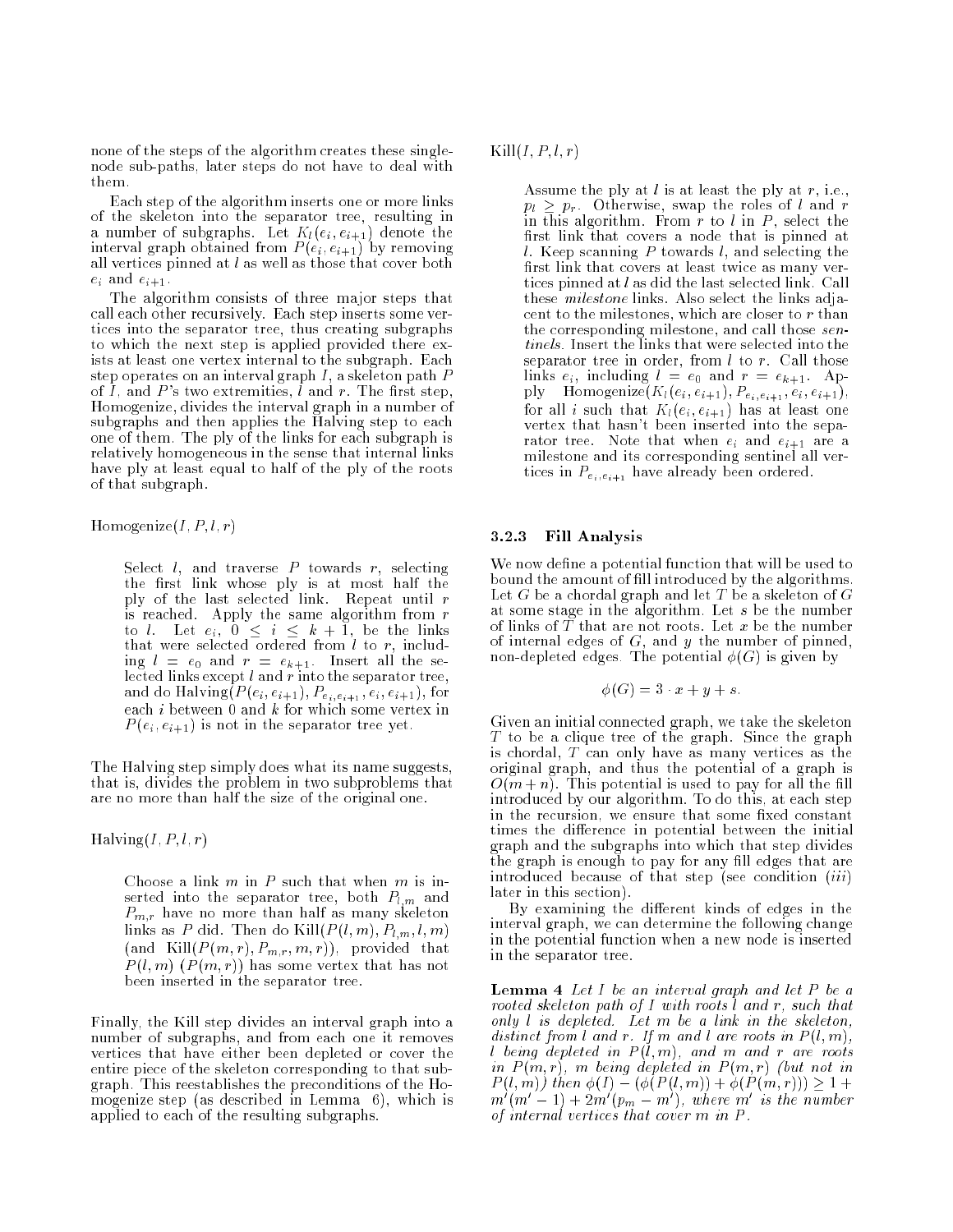We now present an analysis of the performance of our algorithms in terms of fill. The next lemma says that fill is local to the subgraphs defined by the separators in the separator tree.

**Lemma 5** Let I be an interval graph and let P be a rooted skeleton path of I with extremity roots l and r. Then any link <sup>m</sup> in P distinct from l and <sup>r</sup> can be inserted into the separator tree, thus dividing I into two subgraphs  $P(l, m)$ , with roots l and m, and  $P(m, r)$ with roots  $m$  and  $r$ , so that the vertices internal to each of the subgraphs can only have fill to other vertices in that same subgraph.

Let  $P(l,r)$  be an interval graph at the beginning of a step (either Homogenize, Halving or Kill) and let e be a link of its skeleton path  $P$ , distinct from its roots l and r. When inserting <sup>e</sup> into the graph's separator tree we require that:

- i. fill between vertices rooted at  $l$  and  $r$  must have been accounted for in some previous step, if either l or <sup>r</sup> is depleted, and otherwise must be accounted for in the current step.
- ii. fill between vertices pinned at  $e$  and those pinned at  $l$  (and  $r$ ) must be accounted for in the current step, if at least one of  $e$  or  $l$  (respectively r) is depleted.
- iii. A constant times the difference in potential between the original graph and the parts must be enough to pay in that step for any fill.

Since condition (iii) refers to the difference in potential, the total amount of fill allowed by (iii) is a constant times the potential of the initial graph and thus  $O(m)$ . In the next lemmas, we show that the above three invariants are maintained as we perform each of the three steps described in Section 3.2.2.

Given an interval graph I, the Homogenize step divides the problem of finding an order for the vertices of I into a number of subproblems, each of which has the same desirable property, namely except for the extremities, the ply of every link in the skeleton of the subgraphs is at least half of that of the extremity of the skeleton with the largest ply. If this condition is already met, the Homogenize step does not insert any links into the separator tree, and we go into the next step of the algorithm with no depleted links.

Lemma 6 (Homogenize Step) Let I be an interval graph, with a rooted skeleton path P . Let l and <sup>r</sup> be roots of P, neither being depleted, and let  $p_l \geq p_r$ . Then Homogenize(I,P,l,r) finds  $k = O(\log p_i)$  links of the skeleton P. If  $k > 0$  then the selected links can be inserted into the separator tree in any order, defining subgraphs  $P(e_i, e_{i+1})$  rooted at  $e_i$  and  $e_{i+1}$ ,  $e_i$  being depieted. Moreover, except for possibly  $e_i$  or  $e_{i+1}$  the<br>links of the skeleton  $P_{e_i,e_{i+1}}$  have ply greater than or equal to half the larger of  $p_{e_i}$  and  $p_{e_{i+1}}$  and conditions  $(i)$ ,  $(ii)$  and  $(iii)$  can be satisfied.

Proof. Sketch: The whole selection process selects no more than  $k \leq \log p_l + \log p_r = O(\log p_l)$  links of the skeleton, aside from  $l$  and  $r$ . The depletion of the endpoints can be seen as making  $l$  depleted, and then applying Lemma 4 repeatedly. Making l depleted reduces the potential of the graph by  $p_l (p_l-1)/2$ , while according to Lemma 4 each insertion produces two subgraphs, further reducing the potential by at least 1 unit. By considering where ll might be induced, we can verify the amount of fill introduced can be payed for by the decrease in potential.

Specific orders for the links selected by the Homogenize algorithm can result in smaller constants when computing fill, and in better or worse orders in terms of the depth of the separator tree.

As long as the skeleton of a subgraph generated by the algorithm described in this lemma has internal vertices, it satisfies all the pre-conditions for Lemma 7 regarding the next step in the algorithm.

**Lemma 7** (Halving Step) Let I be an interval graph, and let  $P$  be a rooted skeleton path of  $I$  with at least  $3$ links. Let l and <sup>r</sup> be its roots, l being possibly depleted. Moreover, let  $p_e~\geq~max(p_l, p_r)/2,$  for all links e in P. Then,  $Haliung(I, P, l, r)$  inserts a link m into the separator tree such that if l is depleted in  $P(l, m)$  and m is depleted in  $P(m,r)$ , conditions (i), (ii) and (iii) are satised.

Proof. Sketch: As long as P has more than two links the Halving step will find such a link  $m$ . All that needs to be shown is that the fill described in conditions (i) and (ii) can be paid for with a constant times the difference in potential between  $I$  and the subgraphs  $P(l, m)$  and  $P(m, r)$ , as prescribed in (iii).

For the last step in the algorithm, the depleted root must be the root with largest ply. The following lemma makes sure that is the case, by allowing us to relabel them if needed.

Lemma 8 Let P be a rooted skeleton of an interval graph I. Let  $l$  and  $r$  be the extremities of  $P$ ,  $r$  being depleted. Then if  $p_l \geq p_r$  the depleted status of l and r can be exchanged, without increasing the potential of I.

Coming into the Halving step, we know that  $p_e$  was larger than or equal to  $max(p_l, p_r)$ . Now, since  $p_m$ could be larger than either of those plies, we don't have that condition anymore. However, we can still use the fact that  $p_e \geq min\{p_l, p_r\}/2$ , where l and r are the extremities of the interval graph being considered.

**Lemma 9** *(Kill Step)* Let I be an interval graph, with a rooted skeleton path  $P$  whose roots are l and  $r, l$  being depleted in I. Let  $p_l \geq p_r$ , and  $p_e \geq p_r/2$ , for all links e in P. Then  $Kill(I, P, l, r)$  finds  $k = O(\log p_l)$ links that when inserted into the separator tree in order, from  $l$  to  $r$ , satisfy conditions  $(i)$  and  $(iii)$  while producing subgraphs  $K_l(e_i, e_{i+1})$  where  $e_i$  and  $e_{i+1}$ are non-depleted roots,  $0 \le i \le k$ , and also paying for fill between vertices in  $P(e_i, e_{i+1})$  and those in  $P(e_i, e_{i+1}) - K_l(e_i, e_{i+1})$  (which includes but is not restricted to the fill described in  $(ii)$ .)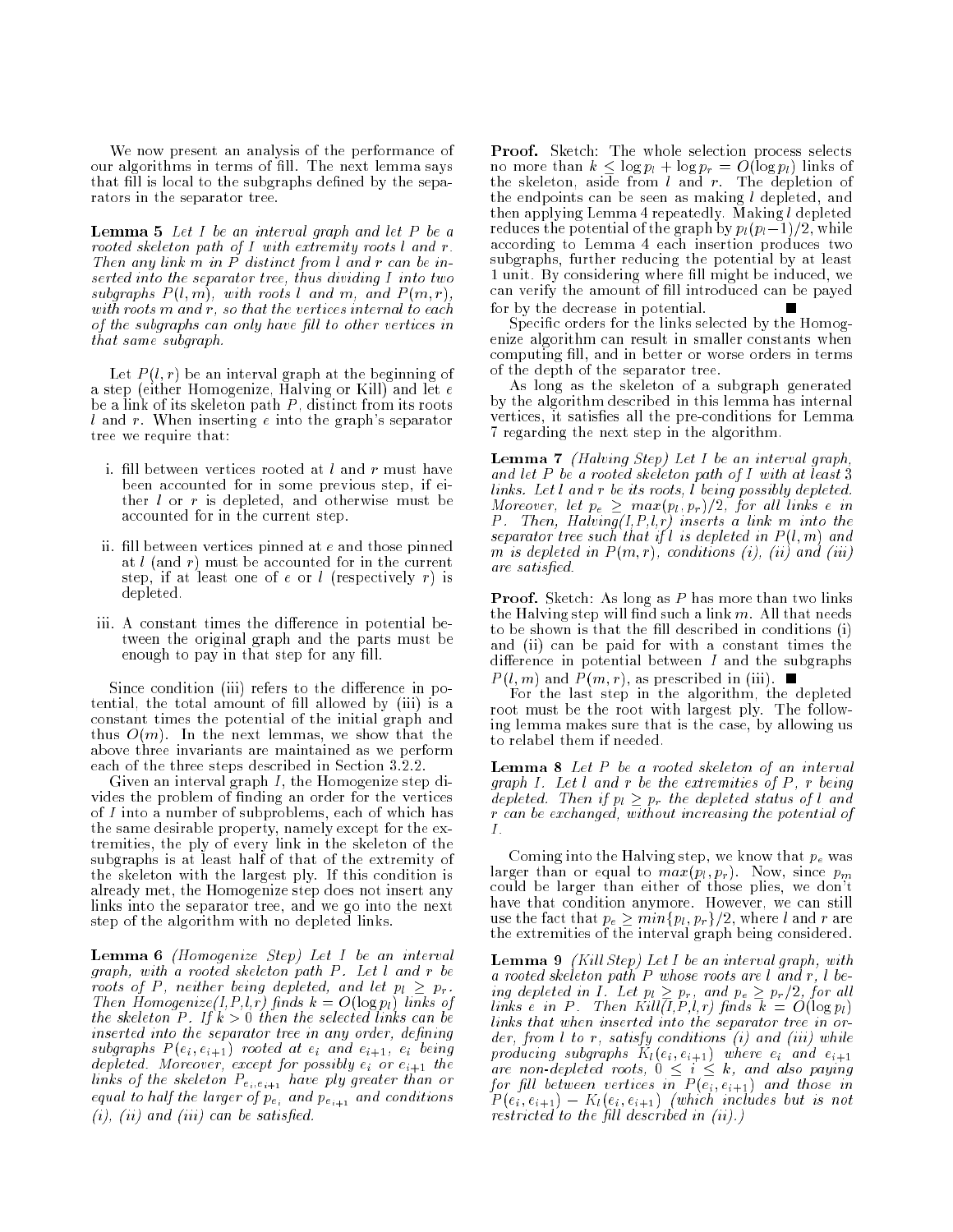Proof. Sketch: The proof involves examining all possible sources of fill and verifying that they can be paid for with a constant times the decrease in potential caused by this step.

A chordal graph, and in particular an interval graph I has at most n maximal cliques, and thus at most n nodes in its clique tree. Just before the first recursive invocation of Homogenize, the three steps have partitioned I into subgraphs that have skeletons with no more than half the number of links in the skeleton of I. Since the three steps add  $O(\log n)$  nodes to the separator tree, and  $\log n$  iterations of those three steps might be necessary, the depth of the tree generated by this algorithm is  $O(\log^2 n)$ . Since every separator is a clique of I, the order produced has height at most  $O(C \cdot \log^2 n)$ , where C is the size of the maximum clique of I.

We can obtain similar bounds on the amount of work that is induced by the orders produced by our algorithm. Our results are summarized in the next lemma. The work analysis can be found in [6].

**Lemma 10** Let  $I$  be an interval graph with n vertices and m edges. When applied to  $\overline{I}$ , the algorithm presented in Section 3.2.2 produces an order with height  $O(C \cdot \log^2 n)$ , fill  $O(m)$ , and work  $O(W^*(I))$ , where C is the size of the largest clique in I and  $W^*(I)$  is the minimum amount of work required to perform Gaussian elimination on I according to any order.

### 4Chordal graphs

In this section we show how to find an elimination order for a chordal graph  $G$  by repeatedly applying one of the interval graph algorithms we've already described to branches of  $G<sup>3</sup>$ s skeleton. This tree-contraction like approach was also used by Naor, Naor and Schäffer [28] when developing algorithms for chordal graphs.

Using either the algorithm in Section 3.1 or Section 3.2, we can derive an algorithm for chordal graphs. Consider a chordal graph G, and its skele- $\overline{\text{ton}}$  tree  $T$ . The chordal graph algorithm consists of finding terminal branches of the skeleton  $T$ , and applying an interval graph algorithm to the branches. All terminal branches can be processed in parallel. By reiterating this process we order the tree with  $O(\log n)$ calls to an interval graph algorithm.

The actual algorithm that is to be applied to the path  $P(l,r)$  is essentially the Kill step. The only differences are that  $r$  is not a root, and we do not have any sort of bounds on the plies of the links in the skeleton path. This algorithm will divide  $P(l,r)$  in a number of subgraphs, that will then be used as input to an ordering algorithm for interval graphs.

We add an imaginary link  $r$  to the skeleton of  $P(l,r)$ , so that r' is now the last link of the skeleton, as opposed to r. Uall r a root. Since  $p_r = 0$ , the ply conditions in Lemma 9 are trivially satisfied, and we can apply the Kill step to partition  $P(l, r)$  in rooted subgraphs, with no depleted roots.  $P(l,r)$  does not include any single-vertex subtrees that might be present in the chordal graph. These should be eliminated before any of the other vertices of  $P(l,r)$ , thus not introducing any fill.

The lemmas that follow allow us to extend the analysis we have for each of the interval graph algorithms to the chordal case.

**Lemma 11** Let  $G$  be a chordal graph with a skeleton tree T. Let r be a link to a leaf of T, and l be the other extremity of the terminal branch of T that includes r. Let  $l$  be a depleted root in  $P(l,r)$  and let  $G'$  be the graph obtained from  $G$  by removing all vertices of  $\tilde{G}$  that are internal to  $P(l,r)$ . Then the potential  $\phi(G) = \phi(G') + \phi(P(l, r)) + 1.$ 

Let  $G, G'$  and  $P(l, r)$  be as described in Lemma 11.

**Lemma 12** If l is the only root in  $P(l,r)$ , then any order for the remaining vertices of  $P(l,r)$  does not induce any fill in G to vertices of  $G - P(l, r)$ .

Given a graph  $G$ , with n vertices and m edges, and whose largest clique has size  $C$ , we can show the following results.

- gorithm (Section 3.1) produces an order with  $O(C \log^2 n)$  height and  $O(m \sqrt{\log n})$  fill.
- The chordal version of our linear ll algorithm (Section 3.2) produces an order with  $O(C \log^3 n)$ height,  $O(m)$  fill, and  $O(W^*(G))$  work, where  $W^*(G)$  is the minimum amount of work, over all possible orders for G.

### 5Experimental results

We implemented the chordal version of the algorithm presented in Section 4, and performed some experiments.

| Matrix         | Vertices | Edges   |
|----------------|----------|---------|
| $bcs$ stk30    | 28924    | 1007284 |
| $bcs$ stk31    | 35588    | 572914  |
| bcsstk32       | 44609    | 985046  |
| $bcs$ stk $35$ | 30237    | 709963  |
| bcsstk36       | 23052    | 560044  |
| bcsstk37       | 25503    | 557737  |
| nasasrb        | 54870    | 1311227 |
| sf10           | 7294     | 44922   |
| sf5            | 30169    | 190377  |
| G256x256       | 65536    | 130560  |
| G64x1024       | 65536    | 129984  |
| G16x4096       | 65536    | 126960  |

Table 1: Number of vertices and edges of the input graphs.

The bcsstk matrices used in our experiments come from structural engineering problems, and were obtained from the Harwell-Boeing collection, and from Timothy Davis's \University of Florida Sparse Matrix Collection" (the matrices were provided to Davis by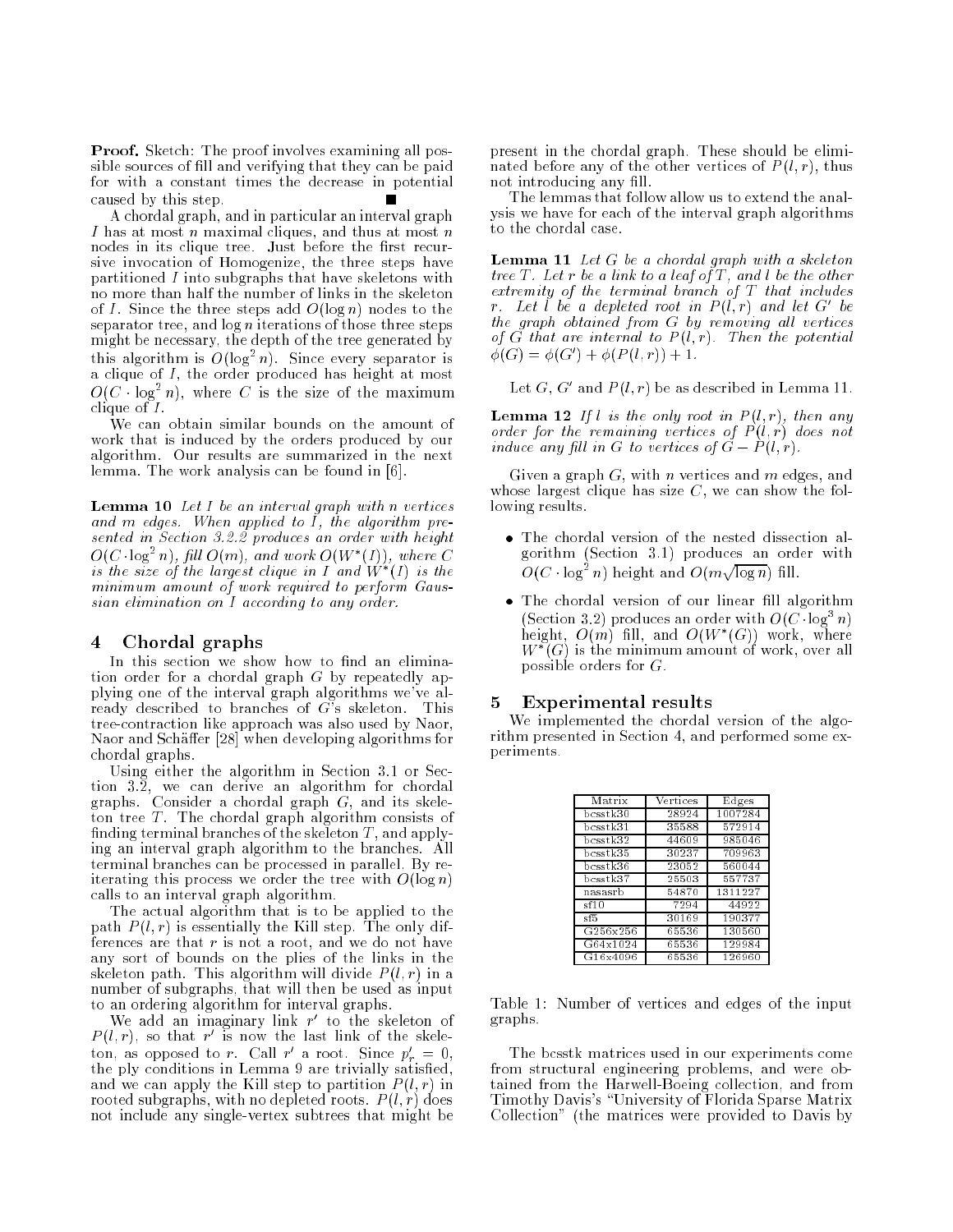|                | AMD Non-zeros<br>Non-zeros<br>Non-zeros |         |              |              | Height | Height<br>AMD Height |      |      |              |              |        |        |
|----------------|-----------------------------------------|---------|--------------|--------------|--------|----------------------|------|------|--------------|--------------|--------|--------|
| Matrix         | $\overline{\rm AMD}$                    | Post    | <b>METIS</b> | Post         | Hybrid | Post                 | AMD  | Post | <b>METIS</b> | Post         | Hybrid | Post   |
|                |                                         | AMD     |              | <b>METIS</b> |        | hybrid               |      | AMD  |              | <b>METIS</b> |        | Hybrid |
| bcsstk30       | 3853728                                 | $-1037$ | .2850        | .2664        | 1.0098 | 1.0307               | 2764 | 0.77 | 0.47         | 0.47         | 0.65   | 0.60   |
| bcsstk31       | 5557200                                 | $-0637$ | 0.9328       | 0.9223       | 0.7527 | 0.7638               | 2285 | 1.02 | 0.62         | 0.62         | 0.72   | 0.72   |
| bcsstk32       | 4986503                                 | 1.0313  | 3673         | .3541        | 1.0162 | 1.0339               | 2457 | 0.86 | 0.68         | 0.68         | 0.72   | 0.68   |
| $bcs$ stk $35$ | 2732030                                 | 1.0359  | 1.4467       | 1.4279       | 1.0160 | 1.0268               | 1262 | 0.95 | 0.94         | 0.94         | 0.86   | 0.85   |
| bcsstk36       | 2732511                                 | 1.0123  | 3458         | .3349        | 0.9350 | 0.9527               | 1540 | 0.93 | 0.88         | 0.88         | 0.81   | 0.85   |
| bcsstk37       | 2799200                                 | 1.0325  | 1.3145       | .3029        | 0.9620 | 0.9785               | 1333 | 1.07 | 0.94         | 0.94         | 0.87   | 0.89   |
| nasasrb        | 11953582                                | .1559   | 0.9885       | 0.9832       | 0.8169 | 0.8529               | 4829 | 0.75 | 0.39         | 0.39         | 0.70   | 0.58   |
| sf10           | 675708                                  | 1.0223  | 0.8766       | 0.8748       | 0.7858 | 0.7916               | 793  | 1.00 | 0.71         | 0.69         | 0.89   | 0.87   |
| sf5            | 5244006                                 | 1.0203  | 0.8045       | 0.8039       | 0.7385 | 0.8001               | 2341 | 1.00 | 0.61         | 0.60         | 0.78   | 0.81   |
| G256x256       | 1971395                                 | 1.0125  | 1.1353       | 1.1333       | 0.8495 | 0.8549               | 1617 | 0.98 | 0.50         | 0.50         | 0.62   | 0.61   |
| G64x1024       | 1425433                                 | l.1949  | .2283        | .2263        | 0.9476 | 0.9641               | 2791 | 0.42 | 0.17         | 0.17         | 0.35   | 0.28   |
| G16x4096       | 656963                                  | .4748   | .5018        | .4991        | 3240   | 3624                 | 8464 | 0.04 | 0.02         | 0.02         | 0.09   | 0.04   |

Table 2: Results obtained by post-processing good existing orders relative to an AMD order.

|          | Work<br>A MD   | Work<br>A M D<br>Work |              |              |        |        |  |
|----------|----------------|-----------------------|--------------|--------------|--------|--------|--|
| Matrix   | <b>AMD</b>     | Post                  | <b>METIS</b> | Post         | Hybrid | Post   |  |
|          |                | A MD                  |              | <b>METIS</b> |        | Hybrid |  |
| bcsstk30 | $9.416e + 08$  | 1.3828                | 1.5803       | 1.5569       | 0.9944 | 1.0631 |  |
| bcsstk31 | $2.898e + 09$  | 12143                 | 0.5635       | 0.5597       | 0.3999 | 0.4179 |  |
| bcsstk32 | $9.479e + 08$  | 1.0929                | 2.1996       | 2.1796       | 1.0116 | 1.0708 |  |
| bcsstk35 | $3.832e + 0.8$ | 1.1391                | 2.5535       | 2.5097       | 1.0287 | 1.0558 |  |
| bcsstk36 | $6.201e + 08$  | 1.0452                | 1.9545       | 1.9448       | 0.7792 | 0.8429 |  |
| bcsstk37 | $5.322e+0.8$   | 1.1313                | 1.9560       | 1.9429       | 0.8968 | 0.9605 |  |
| nasasrb  | $4.771e + 09$  | 1.6860                | 1.0067       | 1.0034       | 0.5911 | 0.6866 |  |
| sf10     | $1.366e + 08$  | 1.0681                | 0.6400       | 0.6395       | 0.5178 | 0.5279 |  |
| sf5      | $2.781e + 09$  | 1.0550                | 0.5358       | 0.5358       | 0.4585 | 0.6228 |  |
| G256x256 | $2.607e + 08$  | 1.0591                | 1.1998       | 1.1991       | 0.7280 | 0.7484 |  |
| G64x1024 | $8.470e + 07$  | 1.9492                | 1.5643       | 1.5679       | 0.9843 | 1.0581 |  |
| G16x4096 | $8.507e + 06$  | 3.1186                | 2.9023       | 2.9035       | 2.4168 | 2.6284 |  |

Table 3: Work results obtained by post-processing good existing orders relative to an AMD order.

Roger Grimes, at Boeing.) The nasasrb matrix models the structure of the NASA Langley shuttle rocket booster, while the sf matrices are used in the simulation of an earthquake in the San Fernando Valley [29]. The G matrices are  $h \times w$  grids. The number of vertices and edges in each graph can be found in Table 1.

We applied our algorithm as a post processing step to the orders produced by a version of the approximate minimum-degree heuristic (AMD) <sup>2</sup> [9], to the nested dissection orders produced by METIS <sup>3</sup> [19] and to the orders produced by a hybrid of min-degree and nested dissection obtained from Rothberg [16].

Table 2 shows the results we obtained as a function of the numbers obtained for an AMD order. The number of non-zeros includes entries that are in the original graph as well as any fill entries, above and including the diagonal. The height entries correspond to the height of a minimum height order whose updated graph is identical to the chordal completion being considered. Given a chordal completion, such a minimum height order and its height can be easily computed (see [18, 27]).

Table 3 shows the amount of work, that is, floating-

point operations, involved in performing Gaussian elimination according to each of the orders.

Our results indicate that our algorithm usually produces an order that has a small amount of extra fill when compared to the chordal completion it starts with. In some cases, our post-processing actually produces small improvements on the number of non-zeros. Contrary to what we expected, for most graphs, the AMD orders were very parallel, thus making it harder for us to obtain signicant improvements in height. It is interesting to notice that for grids with large aspect ratio the AMD orders cannot be directly parallelized. In those test cases, our orders induce a slightly lower number of non-zero entries than the nested dissection orders, and a small constant factor higher than the number of non-zeros induced by the AMD orders. In these cases, the orders our algorithm produced are signicantly more parallel then the original AMD orders, and only slightly worse than the nested dissection orders. The hybrid algorithm produces orders that are usually good in terms of both fill and height.

#### 6Concluding remarks

A number of interesting questions remain open:

Can we prove any bounds on the performance of

<sup>2</sup> code from ftp://ftp.cise.u
.edu/pub/umfpack/AMD/

<sup>3</sup> code from ftp://ftp.cs.umn.edu/dept/users/kumar/metis/